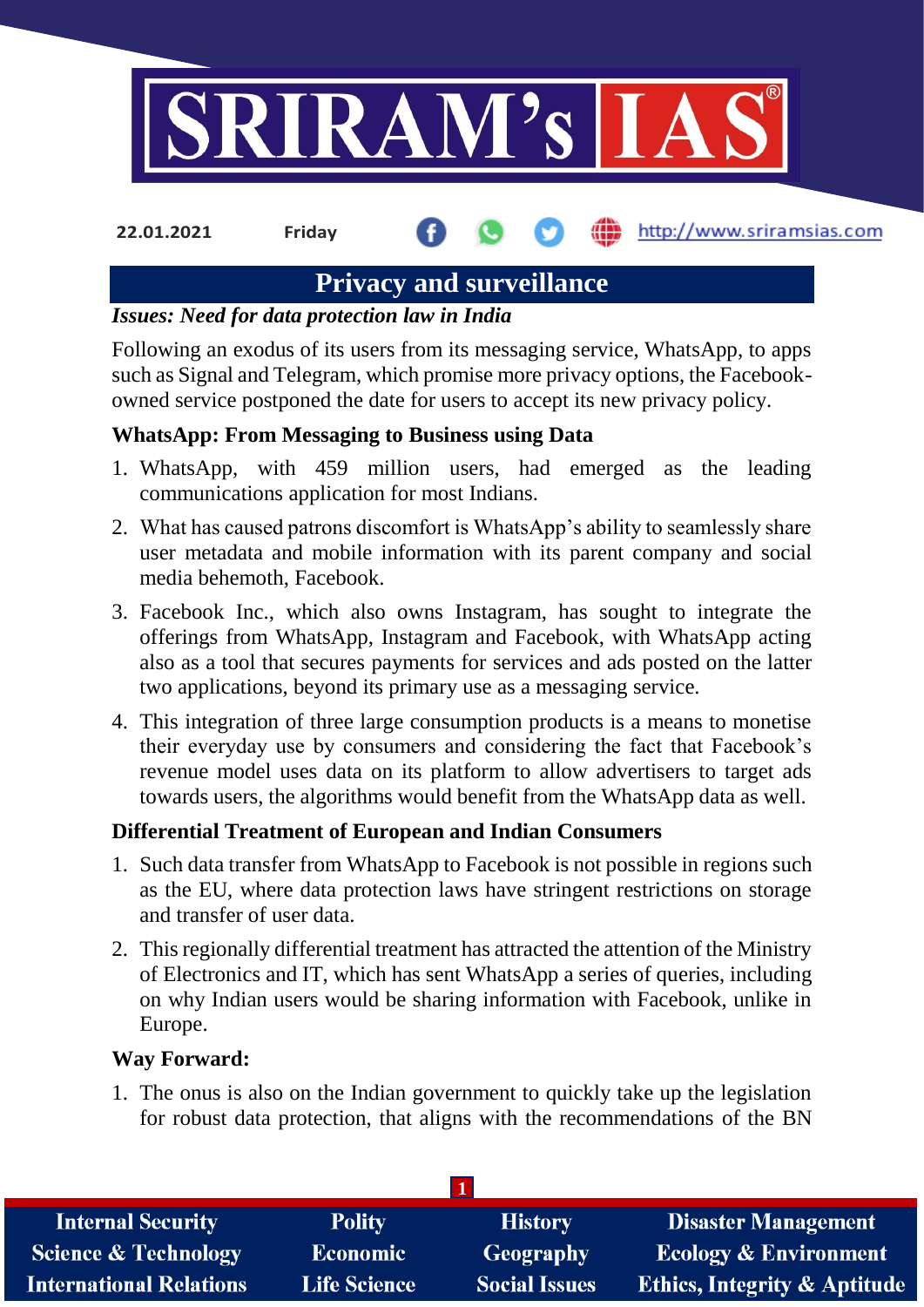

#### http://www.sriramsias.com **22.01.2021 Friday**

Srikrishna Committee, which tried to address concerns about online data privacy in line with the 2018 Puttaswamy judgment.

- 2. The committee advocated for data localisation for all personal data. But data localisation as proposed by the committee may not necessarily lead to better data privacy, as it carries the possibility of domestic surveillance over Indian citizens.
- 3. Privacy is better addressed by stronger contractual conditions on data sharing and better security tools being adopted by the applications that secure user data.
- 4. The proposed draft Bill has some of these features, similar to Europe's General Data Protection Regulation, but it also requires stronger checks on state surveillance before it is passed.

## **A case to dispose of mercy petitions swiftly**

#### *Issues: Capital Punishment, mercy petitions process*

**Crux:** The prolonged detention of death row convicts in prison is inhuman and against the canons of justice.

#### **The Chronology**

- 1. Balwant Singh Rajoana, former Punjab Chief Minister Beant Singh's assassin, was sentenced to death in 2007 by a special CBI court. His mercy petition was filed in 2014
- 2. In 2019, the Ministry of Home Affairs said it had taken an "in principle" decision to commute the death sentence as a "humanitarian gesture".
- 3. But its decision could not be implemented because the Cabinet did not send the file to the President.
- 4. Rajoana has been incarcerated for over 25 years. The Supreme Court pulled up the government for its laxity and fixed the next hearing for sometime in January 2021.

#### **The Death Row Convict**

1. The delay in the execution of death row convicts coupled with long years of solitary confinement leads to psychological trauma for them.

| <b>Internal Security</b>        | <b>Polity</b>       | <b>History</b>       | <b>Disaster Management</b>              |  |  |
|---------------------------------|---------------------|----------------------|-----------------------------------------|--|--|
| <b>Science &amp; Technology</b> | <b>Economic</b>     | <b>Geography</b>     | <b>Ecology &amp; Environment</b>        |  |  |
| <b>International Relations</b>  | <b>Life Science</b> | <b>Social Issues</b> | <b>Ethics, Integrity &amp; Aptitude</b> |  |  |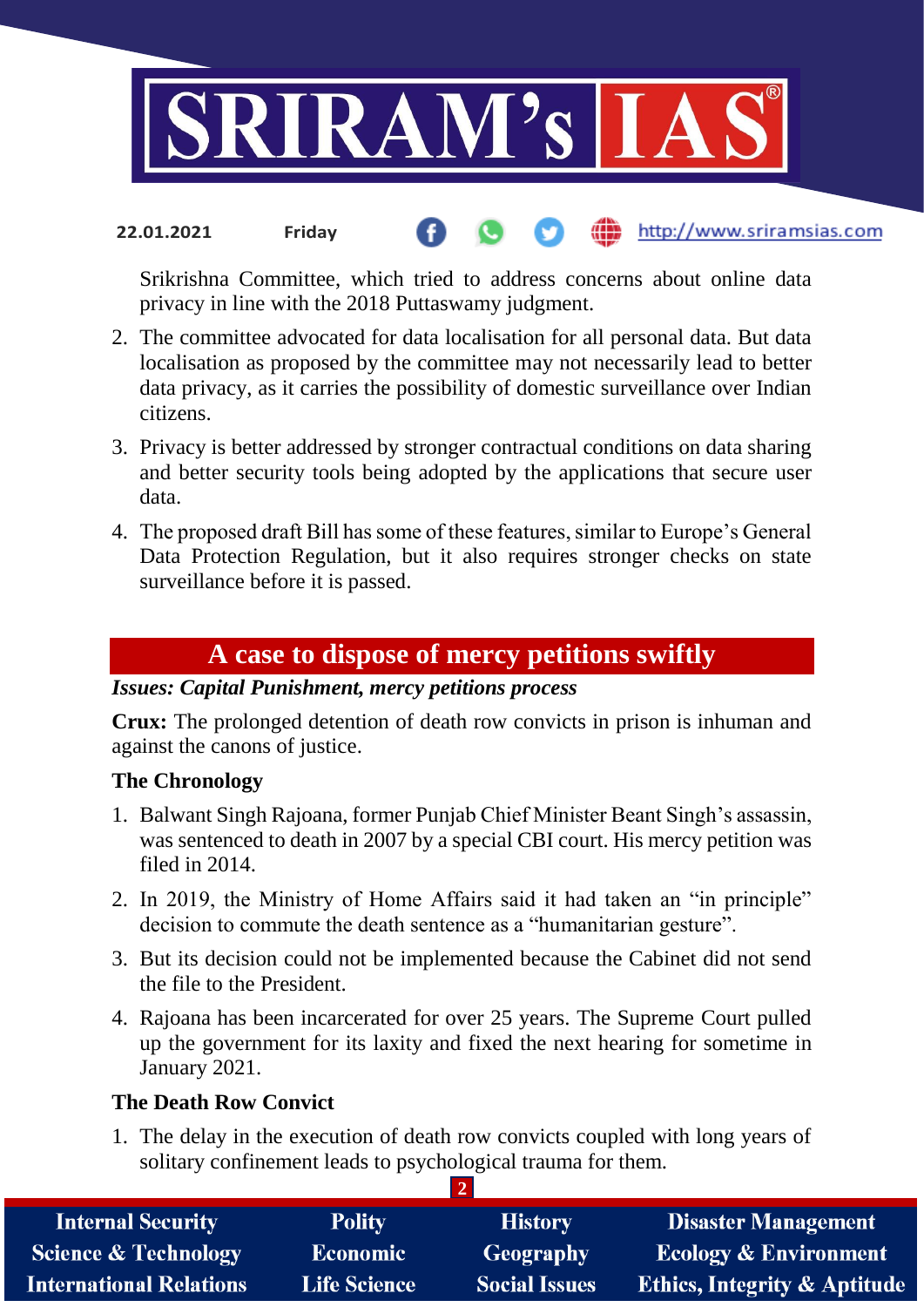

2. The prolonged detention of death row convicts in prison is not just inhuman but also against the canons of justice.

http://www.sriramsias.com

#### **Time Frame Needed**

**22.01.2021 Friday**

- 1. A time frame needs to be fixed for the President to dispose of mercy petitions. The lack of accountability of various officials in the government and the courts have adversely affected our criminal justice system.
- 2. Delays in investigations, court hearings and administrative steps to be taken after the final verdict need to be inquired into, and responsibility fixed.

#### **Background:**

#### **Abolishing capital punishment**

- 1. The delay in carrying out the death penalty is one of the reasons to review India's position on capital punishment.
- 2. The debate on the efficacy of the death penalty in reducing crime has been going on for several decades.
- 3. Through its report in 2015, the Law Commission of India proposed abolishing the death penalty.
- 4. India figures among the 56 nations in the world that have retained the death penalty, while 142 have abolished it either by practice or by law.

## **Are courts encroaching on the powers of the executive?**

#### *Issues: Judicial overreach, Judicial review*

On January 12, 2021, the Supreme Court stayed the implementation of three controversial farm laws passed in September 2020 and ordered the constitution of a committee of experts to negotiate between the farmers' bodies and the Government of India.

#### **The Fault**

Rather than deliberating on the constitutionality of the three laws, the court appears to be trying to move some of the parties towards a political settlement. In doing so, it is wading into the domain of the government. Also, By not deciding on the constitutionality of laws court is abandoning its responsibility. Indirectly

| <b>Internal Security</b>        | <b>Polity</b>       | <b>History</b>       | <b>Disaster Management</b>              |  |  |
|---------------------------------|---------------------|----------------------|-----------------------------------------|--|--|
| <b>Science &amp; Technology</b> | <b>Economic</b>     | Geography            | <b>Ecology &amp; Environment</b>        |  |  |
| <b>International Relations</b>  | <b>Life Science</b> | <b>Social Issues</b> | <b>Ethics, Integrity &amp; Aptitude</b> |  |  |